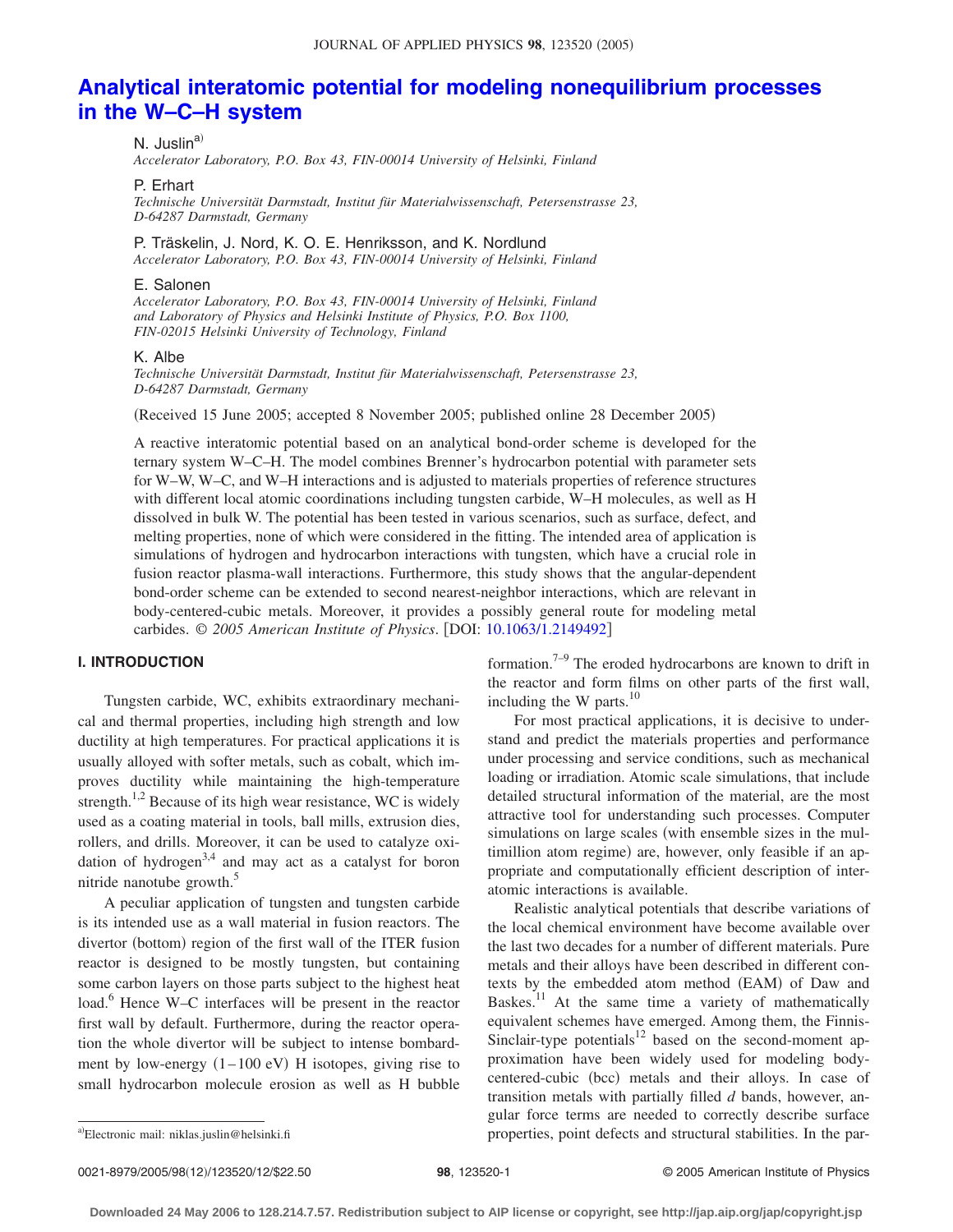ticular case of tungsten, Moriarty<sup>13</sup> and Carlsson<sup>14</sup> have reported theoretical models to treat such systems, and an application of the fourth moment approximation of the tight binding scheme was presented by Xu and  $Adams<sup>15</sup>$  for modeling tungsten surfaces. Recently, Baskes' modified embedded atom method that includes angular-dependent electron densities has been extended to a second nearest-neighbor model by Lee *et al.* for describing bcc metals.

As it comes to carbide-forming materials, very few interatomic potentials are available for large-scale atomistic simulations. The only exception is silicon carbide, which has been extensively studied in the past.<sup>16–19</sup> Recently, Li *et al.* derived a potential for Zr-C based on an extended second moment scheme, $^{20}$  that includes angular dependencies in its screening decay factor. An alternative approach for modeling metal carbon interaction in Pt–C was chosen by Albe *et al.*<sup>21</sup> In this study, the authors took advantage of the conceptual similarities in EAM and bond-order potentials $^{22}$  and showed that covalent as well as metallic bonds can be described within the same formalism including angular terms.

In contrast to metal carbides, there are numerous good interatomic potentials for hydrocarbons. Since our primary interests involve phase transitions and bond breaking, we consider here only models which are fully reactive in the sense that bonds can break and be highly distorted without discontinuities in the forces, and in which all atoms of the same element are treated with a single set of parameters contrary to the conventional molecular mechanics  $approach<sup>23</sup>$ ).

The Tersoff carbon potential<sup>24</sup> was extended to describe both pure carbon and small hydrocarbon molecules in a fully reactive scheme by Brenner and co-workers.<sup>25,26</sup> This approach has been found to describe at least qualitatively correctly a wide range of problems, see, e.g., Refs. 27–31. It has also been extended to include  $oxygen^{32}$  and long-range van der Waals interactions.<sup>33,34</sup> The Brenner potential does not include explicit treatment of  $\pi$  bonding, however. Instead the  $\pi$  bonding effects are treated implicitly via the empirically parametrized "bond conjugation" terms. Pettifor and Oleinik have shown that an analytical form which includes both  $\sigma$ and  $\pi$  bondings can be derived from a two-center orthogonal tight-binding electronic structure model, $35$  and developed a hydrocarbon model "BOP4" with parameters directly derived from tight-binding calculations.<sup>36</sup> Duin *et al.* have developed a reactive force field for hydrocarbon systems, with particular emphasis on treating bond dissociations and reactions between small molecules.37 This model also includes long-range van der Waals and Coulomb forces.

The purpose of the present work is the construction of a reactive bond-order potential for the ternary W–C–H system, which is able to describe the pure components as well as its binary and ternary compositions. The BOP4 formalism would, at least in principle, also be suitable for the potential construction. We chose the Tersoff-Brenner-type form, however, because for it there are well-established methods for fitting both molecular and bulk properties for a wide range of coordinations to all the classes of materials of interest here. Our strategy is to rely on a well established functional form<sup>21</sup> that allows to adopt parameters for carbon and hydrocarbons from the original Brenner potential, $^{25}$  and thus requires deriving parameters only for pure tungsten and the binaries W–C and W–H. We will show that the WCH system can be well described with this type of bond-order potential, and that modeling of the bcc structure of tungsten is possible by a straightforward extension to second next-neighbor interactions.

The approach presented here should also be applicable for modeling other bcc metals and metal carbides.

# **II. METHOD**

#### **A. Bond-order formalism**

The construction of an interatomic potential for the W–C–H system poses a challenge because of the widely different character of the elements and bonding types involved. Therefore, one cannot expect any analytical potential to fully describe all properties of this ternary system with equal accuracy. The bond-order potential scheme adopted in the present work, however, has been successfully applied to describe covalent<sup>19,25,38,39</sup> and metallic bonding<sup>21</sup> in different contexts. In particular, it has already been successfully applied to a metal-carbide system. $21$  It is furthermore advantageous that well tested C–C, H–H, and C–H parameter sets are already available.<sup>25</sup>

To carry out the potential construction we use an ansatz $2^{1,38}$  which allows a systematic fitting with a minimal set of unknown parameters involved. The following equations summarize in brief the functional form of the potential.

The total energy is written as a sum over individual bond energies

$$
E = \sum_{i>j} f_{ij}^c(r_{ij}) \left[ V_{ij}^R(r_{ij}) - \frac{b_{ij} + b_{ji}}{2} V_{ij}^A(r_{ij}) \right],
$$
 (1)

where the pairlike attractive and repulsive terms are taken as Morse-type pair potentials

$$
V^{R}(r) = \frac{D_{0}}{S-1} \exp[-\beta \sqrt{2S}(r - r_{0})],
$$
  

$$
V^{A}(r) = \frac{SD_{0}}{S-1} \exp[-\beta \sqrt{2/S}(r - r_{0})],
$$
 (2)

which depend on the dimer bond energy  $D_0$ , the dimer bond distance  $r_0$ , and the adjustable parameter *S*. The parameter  $\beta$ can be determined from the ground-state oscillation frequency of the dimer. The interaction is restricted to the next neighbor sphere by a cutoff-function

$$
f^{c}(r) = \begin{cases} 1, & r \le R - D, \\ \frac{1}{2} - \frac{1}{2} \sin\left(\frac{\pi}{2}(r - R)/D\right), & |R - r| \le D, \\ 0, & r \ge R + D \end{cases}
$$
(3)

where  $D$  and  $R$  are adjustable quantities. The bondorder parameter  $b_{ij}$  includes three-body contributions and angularity

$$
b_{ij} = (1 + \chi_{ij})^{-1/2},\tag{4}
$$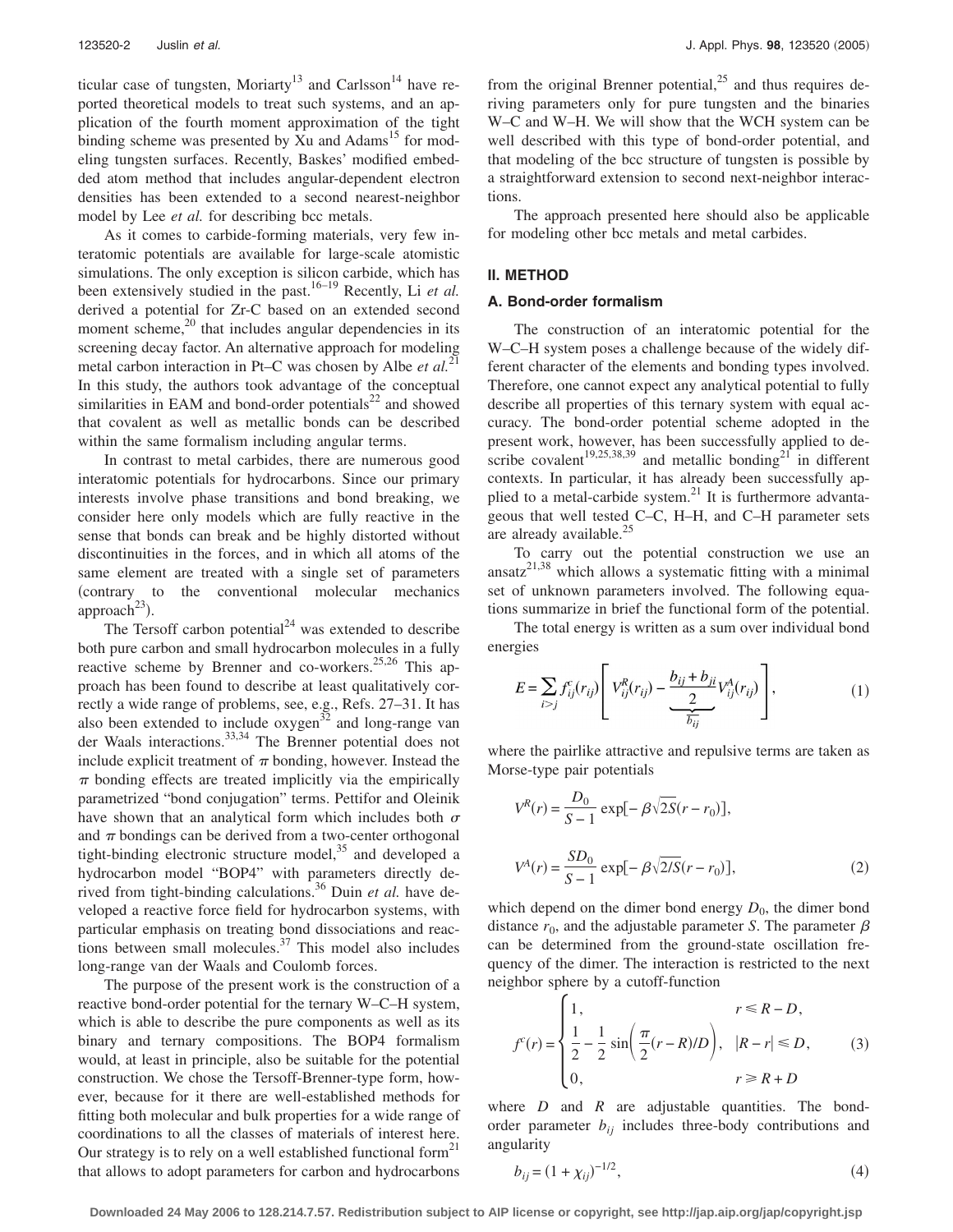$$
\chi_{ij} = \sum_{k(\neq i,j)} f_{ik}^c(r_{ik}) g_{ik}(\theta_{ijk}) \omega_{ijk} \exp[\alpha_{ijk}(r_{ij} - r_{ik})]. \tag{5}
$$

Here again the cutoff function is included, while the indices monitor the type dependence of the parameters, which is of importance for the description of compounds. The angular function is given by

$$
g(\theta) = \gamma \left( 1 + \frac{c^2}{d^2} - \frac{c^2}{d^2 + (h + \cos \theta)^2} \right).
$$
 (6)

Here  $\gamma$ , *c*, *d*, and *h* are adjustable parameters.

This potential form is functionally equivalent to that used by Brenner in his hydrocarbon potential, $^{25}$  except that the bond conjugation terms have been left out. We emphasize, however, that in applications where the structure and chemistry of hydrocarbon molecules is of relevance, one can and should include these terms.

If the interactions are nearest neighbor only and only one bond type is involved, the equilibrium bonding distance  $r<sub>b</sub>$ and the energy/bond  $E_b$  are related by the Pauling relation<sup>21</sup>  $E_b = -D_0 \exp[-\beta \sqrt{2S(r_b - r_0)}]$ . In this case the relation between  $E<sub>b</sub>$  and  $r<sub>b</sub>$  can be conveniently illustrated as a line in a log-linear "Pauling plot."

Compared to the previous potentials, $19,21,38,39$  the term  $\omega_{ijk}$  and  $\alpha_{ijk}$  in (5) are new. These parameters, which depend on the types of the atoms in the triplet *i*− *j*−*k*, are necessary to make Eq. (4) for the bond order compatible to the expression used in Brenner's hydrocarbon potential which is given in Eq. (11) of Ref. 25. The exponential term which appears in the three-body sum of this expression

$$
\exp[\alpha_{ijk}((r_{ij} - r_{0,ij}) - (r_{ik} - r_{0,ik}))]
$$
\n(7)

can be rewritten as

$$
\exp[\alpha_{ijk}(r_{ij}-r_{ik})]\underbrace{\exp[-\alpha_{ijk}(r_{0,ij}-r_{0,ik})]}_{\omega_{ijk}}].
$$
\n(8)

By comparison of the previous form<sup>19,21,38,39</sup> with Eq. (5) one recognizes that our previous parameter  $2\mu_{ik}$  corresponds to  $\alpha_{ijk}$ .

# **B. Fitting methodology**

The underlying principles of the fitting methodology employed in the present work have been extensively described elsewhere. $2^{1,38}$  Relevant for this work is the extension to second nearest-neighbor interactions, which is described in the following.

In the bcc structure the first and second nearest-neighbor distances differ by only 14%. Therefore, in order to avoid a very steep cutoff function, which deteriorates the quality of the potential, the cutoff is extended to include the second nearest neighbors. Due to this modification two different bond lengths (or equivalently bond types) have to be considered. The contributions of the two bond types can be separated, i.e., the energy of the bcc structure can be written as

$$
E^{\text{bcc}} = 8(V_{1\text{NN}}^R - b_{1\text{NN}}V_{1\text{NN}}^A) + 6(V_{2\text{NN}}^R - b_{2\text{NN}}V_{2\text{NN}}^A),\tag{9}
$$

where the indices 1NN and 2NN denote first and second nearest neighbor terms, respectively. It is important to notice

that the equilibrium condition  $(dE/dr=0)$  does not allow one to unequivocally define a *bond* energy for contributions from first and second nearest neighbors.

If the  $2\mu$  parameter is zero, the two bond-order terms do not depend on the absolute difference,  $\Delta r = r_{ik} - r_{ik}$ , between the first and second nearest-neighbor distances, which simplifies fitting considerably [compare Eq.  $(5)$ ]. If  $2\mu$  is, however, allowed to assume nonzero values, the summation in (5) depends exponentially on  $\Delta r$ . Therefore, we implemented the full energy expression in our fitting routine and performed an unconstrained optimization.

Fitting the hexagonal equilibrium structure  $(B_h)$  of tungsten carbide poses a similar challenge: the cohesive energy comprises contributions from covalent W–C bonds as well as from metallic W–W bonds, which is reflected by the fact that in the equilibrium structure the separation of the tungsten atoms is shorter than the second nearest-neighbor distance in bcc tungsten. This observation has two consequences: (1) since W–W interactions are present in all tungsten carbide structures, the concept of a Pauling plot cannot be applied anymore; (2) the W-W interactions must be included when fitting the W–C parameter set. In principle it is possible to fit the W–W and W–C parameter sets simultaneously. In practice, however, it has turned out advantageous to fit the W–W parameter set first, and to adjust the W–C interaction subsequently with the W–W parameter set held fixed.

The parameters which we derived for the W–W, W–C, and W–H interactions are given in Table I. The table also shows the C–C, C–H, and H–H interaction parameters due to Brenner<sup>25</sup> but rewritten to comply with the format of the equations in Sec. II A. Brenner's C–C parameter set is optimized with respect to molecular properties. As an alternative, we have recently derived a C–C parameter set which is compatible with the present formalism; $19$  compared to the Brenner parameter set it provides a better description of the bulk phases of carbon and, in particular, reproduces the elastic properties of diamond. Thus, depending on the intended application, one or the other C–C parameter set is to be preferred. In the following, we only consider Brenner's parameter set as given in Table I.

#### **III. TOTAL ENERGY CALCULATIONS**

Extensive experimental data is available for the equilibrium structures of tungsten and tungsten carbide. In our fitting approach it is, however, crucial to include a variety of differently coordinated structures in order to establish the transferability of the potential. Therefore, the experimental data needs to be complemented with results from *ab initio* calculations. While some of the required information could be obtained from literature, in some cases where data was incomplete or entirely absent we had to perform calculations of our own.

For tungsten we studied the dimer as well as the diamond *(Strukturbericht* symbol *A*4), simple cubic  $(A_h)$ , bodycentered-cubic (A2), and face-centered-cubic (A1) structures. In case of tungsten carbide, we considered the structures of sodium chloride (B1), cesium chloride (B2), zincblende (*B*3), wurtzite (*B*4) and hexagonal tungsten carbide  $(B_h)$  as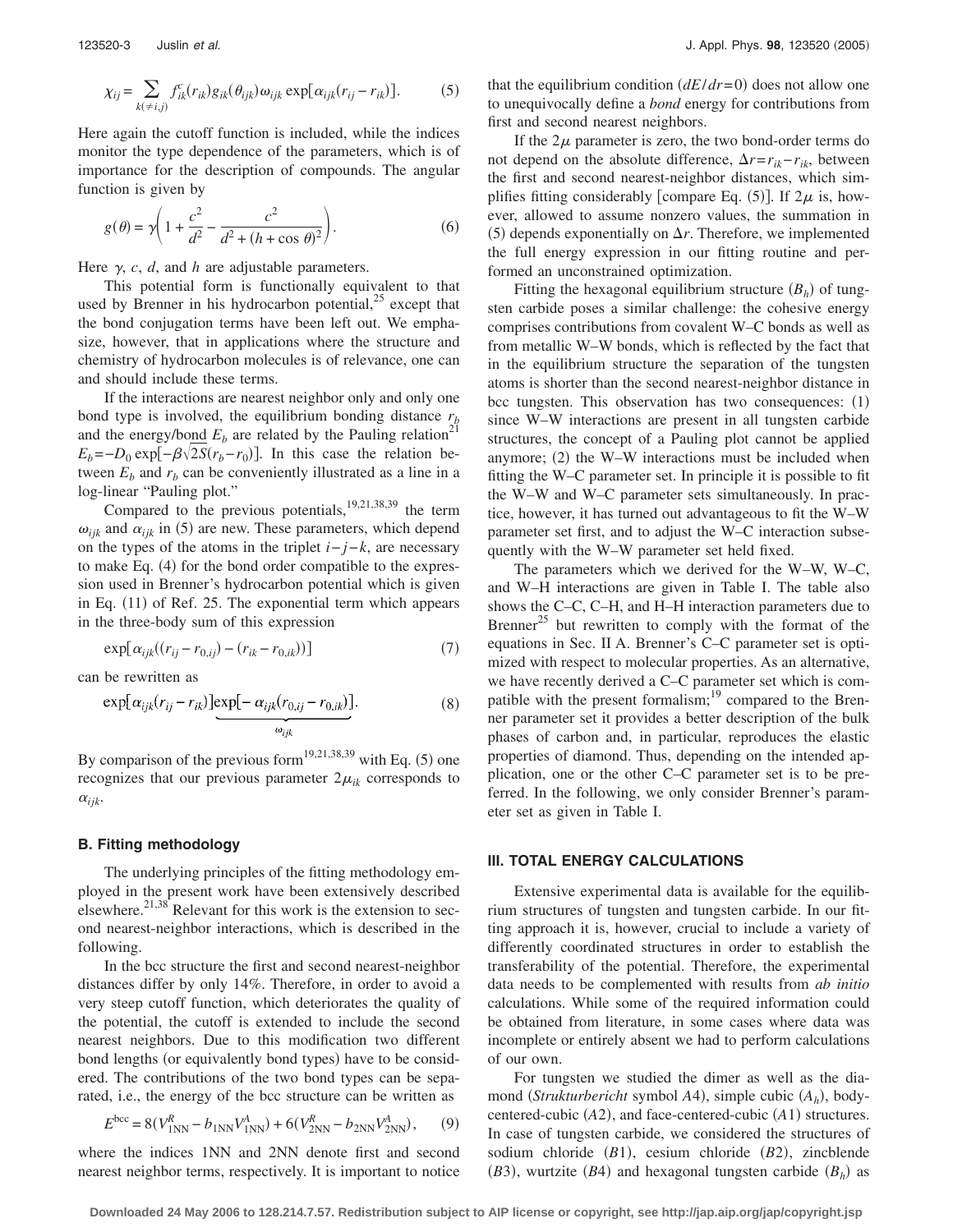TABLE I. Parameter sets for the W–C–H system. The parameter sets for W–W, W–C, and W–H have been developed in the present work. The parameter sets for C–C, C–H, and H–H due to Brenner (Ref. 25) have been rewritten to comply with the functional form used in this work. The nonzero values for  $\alpha_{ijk}$  are  $\alpha_{\text{WW}} = \alpha_{\text{WCW}} = \alpha_{\text{WHW}} = 0.45876$  and  $\alpha = 4.0$  for all hydrocarbons, except  $\alpha_{\text{CCC}} = 0$ . The values for  $\omega_{ik}$  are  $\omega_{\text{CCH}} = 0.33946$ ,  $\omega_{\text{CHC}} = 2.94586$ ,  $\omega_{\text{HHC}} = 0.45876$ =4.544 15,  $\omega_{\text{HCH}} = 0.22006$  and all other  $\omega = 1.0$ .

| Parameter                  | $W-W$                     | $W-C$                   | $W-H$                | $C-C$                   | $H-C$    | $C-H$                   | $H-H$    |
|----------------------------|---------------------------|-------------------------|----------------------|-------------------------|----------|-------------------------|----------|
| $D_0$ (eV)                 | 5.418 61                  | 6.64                    | 2.748                | 6.0                     | 3.64 2   | 3.642 2                 | 4.7509   |
| $r_0(A)$                   | 2.340 95                  | 1.905 47                | 1.727                | 1.39                    | 1.1199   | 1.1199                  | 0.741 44 |
| $\beta$ (Å <sup>-1</sup> ) | 1.385 28                  | 1.803 70                | 1.523 28             | 2.1                     | 1.9583   | 1.9583                  | 1.943 6  |
| S                          | 1.927 08                  | 2.961 49                | 1.2489               | 1.22                    | 1.690 77 | 1.690 77                | 2.343 2  |
| $\gamma$                   | $1.882\,27\times 10^{-3}$ | $7.2855 \times 10^{-2}$ | $5.4 \times 10^{-3}$ | $2.0813 \times 10^{-4}$ | 12.33    | $2.0813 \times 10^{-4}$ | 12.33    |
| $\mathcal C$               | 2.149 69                  | 1.103 04                | 1.788                | 330.0                   | 0.0      | 330.0                   | 0.0      |
| $\boldsymbol{d}$           | 0.171 26                  | 0.330 18                | 0.8255               | 3.5                     | 1.0      | 3.5                     | 1.0      |
| $\boldsymbol{h}$           | $-0.27780$                | 0.751 07                | 0.389 12             | 1.0                     | 1.0      | 1.0                     | 1.0      |
| $R(\AA)$                   | 3.50                      | 2.80                    | 2.15                 | 1.85                    | 1.55     | 1.55                    | 1.40     |
| $D(\AA)$                   | 0.30                      | 0.20                    | 0.20                 | 0.15                    | 0.25     | 0.25                    | 0.30     |

well as the dimer and the trigonal ground-state structure of di-tungsten carbide (space group *P3m1*). Finally, for the tungsten-hydrogen system molecules of the composition WH<sub>n</sub> with  $n=1, 2, 3, 4$ , and 6 were investigated.

For tungsten and tungsten carbide we performed densityfunctional theory (DFT) calculations using the plane-wave pseudopotential approach as implemented in the CASTEP code.<sup>40,41</sup> The calculations employed the spin-polarized generalized gradient approximation as parametrized by  $Becke^{42}$ and Perdew and Wang,<sup>43</sup> (GGS-PW91) and Troullier-Martins norm-conserving pseudopotentials.<sup>44</sup> We used basis set cutoff energies of 460 eV for pure tungsten and of 750 eV for the tungsten carbide phases. A Brillouin zone *k*-point spacing of  $0.04$  and the finite basis set correction<sup>40</sup> was found to converge the bcc phase calculations to better than 0.004 eV/atom. We did not perform simulations with a higher accuracy because this level was sufficient for estimating the energy difference between the phases and calculating the system geometry. For the dimer we used a *k*-point spacing of 0.015.

For the study of the tungsten-hydrogen molecules we used the GAUSSIAN 98  $code, ^{45}$  applying the BPW91 method<sup>42,43</sup> with the 6-311++G(d,p) basis for the hydrogen atoms and SDD basis for the tungsten atoms in accordance with calculations by Wang and Andrews.<sup>46</sup>

# **IV. TUNGSTEN**

#### **A. Dimer and bulk properties**

The fitting database for tungsten comprised experimental and first-principles data for the dimer properties, the cohesive energies, and structural parameters of the diamond, simple-cubic, face-centered-cubic, and body-centered-cubic structures, as well as the elastic constants of the ground-state bcc structure. In Table II the cohesive energies, lattice parameters, and elastic constants as obtained from the bondorder potential (BOP) are shown together with data from experiment and first-principles calculations. It also comprises data obtained with the analytical potential of Finnis and Sinclair $47$  (FS) including the modifications by Ackland and Thetford<sup>48</sup> and the modified embedded atom method (MEAM) potential with second nearest-neighbor extension.<sup>49</sup>

The BOP shows the best overall agreement with the reference data. The FS potential is of comparable quality for the bulk phases, but shows unrealistic dimer properties compared to experiment.

If only first nearest neighbors were included, the BOP would fulfill the Pauling relation exactly as indicated by the dashed line in the upper panel of Fig. 1. In that case, the data points for the simple-cubic and bcc phases obviously deviate quite significantly. However, by including the second nearest-neighbor shells of these structures it is possible to capture the observed upward bending (Fig. 1). This modification guarantees the good agreement of the BOP with the reference data.

The lower panel of Fig. 1 provides a graphical comparison of the performance of the different potentials. It underlines the good agreement of the BOP and the FS potential with the reference data and shows the MEAM potential to underestimate the cohesion in lower-coordinated structures such as diamond and simple cubic.

#### **B. Thermal and point-defect properties**

In order to determine the melting point of tungsten at ambient pressure, we performed molecular-dynamics simulations of a solid-liquid interface.<sup>50</sup> The simulation cell comprised 2960 atoms, temperature and pressure was controlled using the Berendsen thermostat and barostat, $51$  and the samples were equilibrated for up to 0.5 ns. For temperatures above 2800 K complete melting is observed, while for temperatures below 2700 K the crystalline phase grows, leading to an estimate for the melting point of  $2750 \pm 50$  K.

From the temperature dependence of potential energy and cell volume, we determined the enthalpy of fusion at the melting point, the density change upon melting and an estimate for the coefficient of linear thermal expansion. The results of this analysis are included in Table III revealing acceptable agreement with experiment.

Table III also summarizes the formation enthalpies and volumes for the vacancy and the interstitial in tungsten as calculated using the BOP and compares them to data from experiment and other analytical potentials. The vacancy formation enthalpy is clearly too low compared to experiments. Within the present scheme, this deficiency is closely related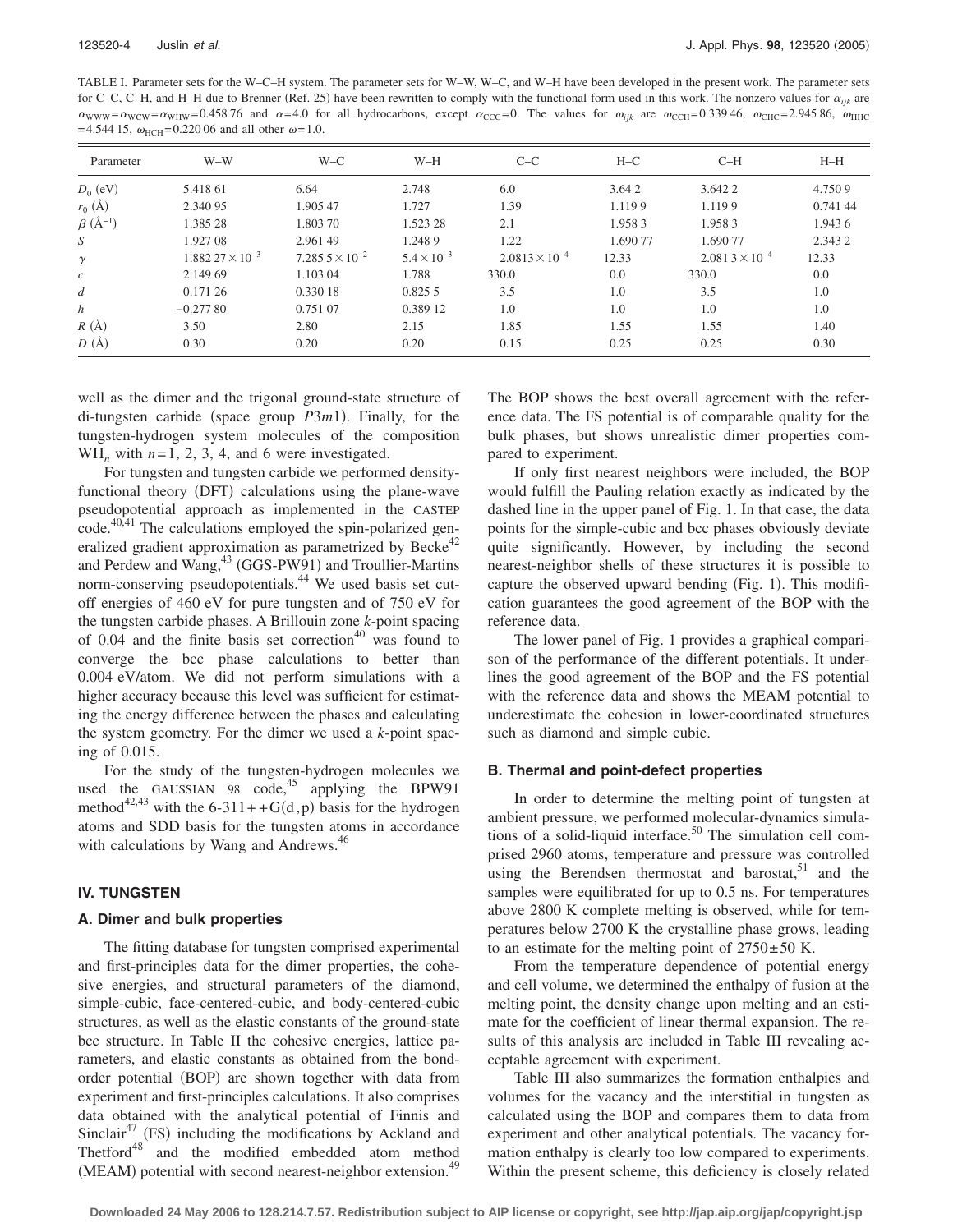TABLE II. Comparison of properties of the dimer and various existing as well as hypothetical bulk phases of tungsten as obtained from experiment, density-functional theory (DFT) calculations, the Finnis-Sinclair (FS) potential, a modified embedded atom method (MEAM) potential, and the bond-order potential (BOP) derived in the present study.  $E_c$ : cohesive energy (eV/atom);  $\Delta E$ : energy difference with respect to ground-state structure (eV/atom);  $r_0$ : dimer bond length ( $\AA$ ); *a*: lattice parameter ( $\AA$ ); *B*: bulk modulus (GPa); *B'*: pressure derivative of bulk modulus;  $c_{ij}$ : elastic constants (GPa).

|                  |                                                   |            | <b>DFT</b> |                 | Analytical potentials |            |  |
|------------------|---------------------------------------------------|------------|------------|-----------------|-----------------------|------------|--|
|                  | Expt.                                             | Ref. 77    | This work  | $FSa$ (Ref. 47) | MEAM (Ref. 49)        | <b>BOP</b> |  |
| Dimer            |                                                   |            |            |                 |                       |            |  |
| $E_c$            | $-2.5 \pm 2.5^{\rm b}$                            |            | $-2.05$    | $-3.10$         |                       | $-2.71$    |  |
| $r_0$            | $\sim$ 2.2 <sup>b</sup>                           |            | 1.95       | 2.52            |                       | 2.34       |  |
| $\omega$         | 3.37 <sup>c</sup>                                 |            |            |                 |                       | 248        |  |
|                  | Diamond ( $Fd\overline{3}m$ , no. 227, A4)        |            |            |                 |                       |            |  |
| $\Delta E$       |                                                   |            | 2.328      | 3.109           | 3.70                  | 3.109      |  |
| $\boldsymbol{a}$ |                                                   |            | 5.868      | 5.868           | 5.659                 | 5.940      |  |
|                  | Simple cubic $(Pm\overline{3}m,$ no. 221, $A_h$ ) |            |            |                 |                       |            |  |
| $\Delta E$       |                                                   |            | 1.217      | 1.501           | 2.61                  | 1.614      |  |
| $\boldsymbol{a}$ |                                                   |            | 2.663      | 2.689           | 2.628                 | 2.671      |  |
|                  | Face-centered cubic $(Fm3m, no. 225, A1)$         |            |            |                 |                       |            |  |
| $\Delta E$       | 0.200 <sup>d</sup>                                | 0.369      | 0.463      | 0.145           | 0.263                 | 0.346      |  |
| $\boldsymbol{a}$ |                                                   | 3.960      | 4.084      | 3.927           | 4.013                 | 4.005      |  |
|                  | Body-centered cubic (Im3m, no. 229, A2)           |            |            |                 |                       |            |  |
| $E_c$            | $-8.890$                                          |            | $-7.406$   | $-8.89$         | $-8.66$               | $-8.89$    |  |
| $\boldsymbol{a}$ | $3.165^e$                                         | 3.160      | 3.222      | 3.165           | 3.164                 | 3.165      |  |
| B                | $310, ^{efg} 313^h$                               | 320        |            | 301             | 314                   | 308        |  |
| B'               | $4.5^{i}$                                         | $4.20^{j}$ |            |                 | 4.79                  | 4.9        |  |
| $c_{11}$         | 522, \$523, \$531h                                | 522        |            | 512             | 533                   | 542        |  |
| $c_{12}$         | $204$ , $^e$ $203$ , $^f$ $204$ <sup>h</sup>      | 204        |            | 196             | 205                   | 191        |  |
| $c_{44}$         | $161$ , $^{e}$ $160$ , $^{f}$ $163$ <sup>h</sup>  | 149        |            | 170             | 163                   | 162        |  |

<sup>a</sup>Data calculated as part of the present work.

<sup>b</sup>Reference 78.

<sup>c</sup>Reference 79.

 $^{\text{d}}$ CALPHAD data as cited in Ref. 49. Reference 80, measured at room temperature. fReference 81, averaged values.  ${}^{g}B = (c_{11} + 2c_{12})/3.$ <sup>h</sup>Reference 82, measured at 77 K. Reference 83, measured at room temperature. j Reference 49, DFT-GGA, us-PP.

to the cohesive energy and the elastic properties and, therefore, cannot be corrected without sacrificing other important properties. The observed interstitial configuration is the  $[110]$ dumbbell in agreement with other analytical potentials.

# **C. Surfaces**

Surface energies and changes in interlayer spacing were calculated for the  $(100)$ ,  $(110)$ , and  $(211)$  surfaces of bcc tungsten, which have been extensively studied experimentally and theoretically.<sup>15,52–55</sup> First we examined whether surface reconstruction occurs on these surfaces by performing high-temperature (300–2000 K) annealing and subsequent cooling. For the (100) surface we also manually generated the experimentally observed  $\sqrt{2} \times \sqrt{2R45}$ ° reconstruction and relaxed it. In this reconstruction the top layer atoms are shifted by about 0.237 Å forming a zigzag pattern.<sup>15</sup> We found that in our model the (100) surface does not recon-

struct laterally, while on the (211) surface the top atom rows are shifted laterally by  $\Delta a_{12}$ =−0.08 Å in the [111] direction, in excellent agreement with the experimental values of −0.10 (Ref. 54) and  $-0.09 \text{ Å}^{.53}$  The lattice plane relaxations and surface energy are compiled in Table III for those cases where experimental data is available. The structural parameters compare well with experiment, while the surface energy is about a factor of two too small.

#### **D. Phonon dispersion**

As a final test we derived the phonon dispersion for bcc tungsten by diagonalization of the dynamical matrix at different  $k$  points.<sup>56</sup> The result is shown in Fig. 2 together with data points from experiment. $57$  The phonon frequency at the H point is somewhat overestimated, but otherwise the agreement with experiment is excellent, including the splitting of the transverse phonon branches at the *N* point.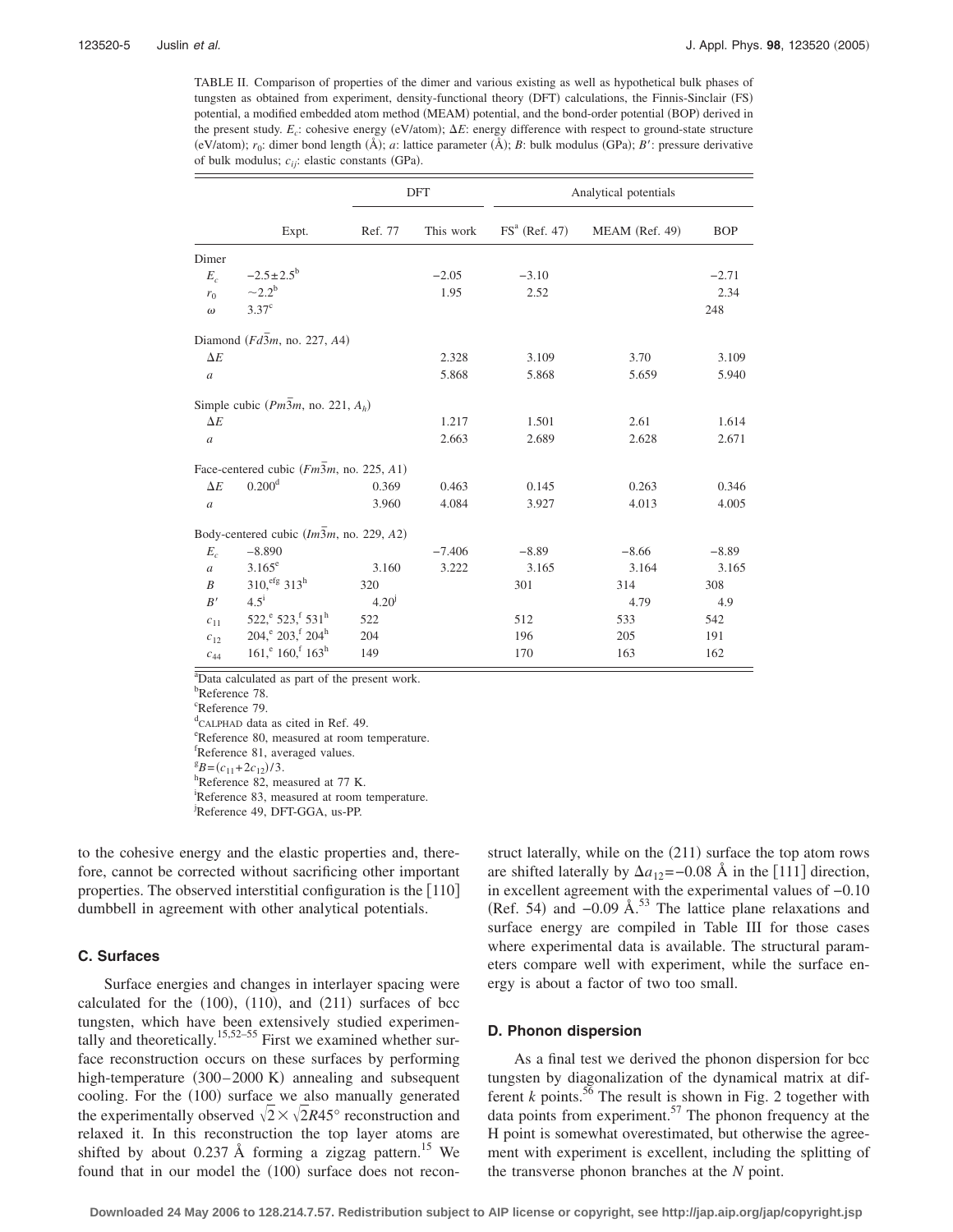

FIG. 1. Dependence between the cohesive energy normalized by the coordination number on the nearest-neighbor distance. If only nearest neighbors were considered the regular Pauling plot would be obtained which predicts a logarithmic dependence between bond energy and length as indicated by the dashed line in the upper panel. The cohesive energies and bond lengths obtained from density-functional theory (DFT) calculations are shifted and rescaled, respectively, such that the data for the ground-state structure reproduces the experimental values. The lower panel compares three different potentials with respect to their ability to reproduce the reference data.

# **V. TUNGSTEN CARBIDE**

#### **A. Dimer and bulk properties**

The ground state of tungsten carbide is a hexagonal structure with space-group symmetry  $P\bar{6}m2$ . It can be visualized as a hexagonal-closed-packed lattice with layers of alternating atom types along the  $c$  axis.<sup>58</sup> The fitting database comprised the cohesive energy and the lattice parameters of the ground-state structure, along with the full set of elastic constants. It also included the dimer energy as well the cohesive energies and lattice parameters of several stoichiometric, hypothetical structures. The resulting properties are compiled in Table IV which shows a very good agreement between the reference data and the BOP.<sup>59</sup> The excellent description of the coordination dependence of energy and volume is further illustrated in Fig. 3 which shows the energyvolume curves as obtained from the BOP in comparison with data from DFT calculations.

As a test of the potential, we determined the properties of the rhombohedral  $W_2C$  phase which has space group symmetry  $P3m1$ .<sup>60</sup> The BOP successfully reproduces the symmetry of the structure with lattice constants of  $a=2.984 \text{ Å}$ and  $c = 5.037$  Å (at 0 K) in good agreement with the values calculated via DFT, having  $a=3.127$  Å and  $c=4.741$  Å (at 0 K), and experimental values of  $a=3.001 \text{ Å}$  and *c*  $=4.774$  Å. The DFT calculation yields a cohesive energy of

TABLE III. Comparison of thermal, point-defect, and surface properties as obtained from experiment, density-functional theory (DFT) calculations, a modified embedded atom method (MEAM) potential (Ref. 49), and the bond-order potential (BOP) derived in the present study.  $T_m$ : melting point (K):  $\Delta H_f$ : enthalpy of fusion at the melting point (kJ/mole);  $\Delta V/V_s$ : volume change upon melting  $(\%)$   $\rho_i$ : density of the liquid at the melting point (g/cm<sup>3</sup>);  $\alpha$ : coefficient of linear thermal expansion (10<sup>-6</sup>/K);  $H_v^f$ ,  $H_i^f$ : vacancy and interstitial formation enthalpies (eV);  $\Delta V_v$ ,  $\Delta V_i$ : vacancy and interstitial formation volumes in units of the atomic volume;  $\gamma^{(100)}$ : surface energy for (100) surface  $(J/m^2)$ ;  $\Delta_{ij}^{(hkl)}$ : spacing between layers *i* and *j* of *(hkl)* surface (%);  $\Delta a_{12}^{(211)}$ : lateral shift between first and second layers for the  $(211)$  surface reconstruction  $(A)$ .

|                                                                                                                                                    |                                | Analytical potentials |               |  |  |
|----------------------------------------------------------------------------------------------------------------------------------------------------|--------------------------------|-----------------------|---------------|--|--|
|                                                                                                                                                    | Expt.                          | <b>MEAM</b>           | <b>BOP</b>    |  |  |
| $T_m$                                                                                                                                              | $3695^a$                       | 4600                  | $2750 \pm 50$ |  |  |
| $\Delta H_f$                                                                                                                                       | $52.3^{\rm a}$                 | 33.0                  | 27.4          |  |  |
| $\Delta V/V_s$                                                                                                                                     |                                | 3.2                   | 4.3           |  |  |
| $\rho_l$                                                                                                                                           | 17.0 <sup>a</sup>              |                       | 17.1          |  |  |
| $\alpha_L$                                                                                                                                         | $4.5^{\rm b}$                  |                       | 6.6           |  |  |
| $H_v^f$                                                                                                                                            | $3.6 \pm 0.2$ <sup>c</sup>     | 3.95                  | 1.68          |  |  |
| $\Delta V_v$                                                                                                                                       |                                |                       | $-0.32$       |  |  |
| $H_i^f$                                                                                                                                            |                                | 8.98                  | 8.31          |  |  |
| $\Delta V_i$                                                                                                                                       |                                |                       | 1.95          |  |  |
| $\gamma^{(100)}$                                                                                                                                   | $3.220$ <sup>d</sup>           |                       | 1.446         |  |  |
| $\Delta_{12}^{(100)}$                                                                                                                              | $4 - -8^d$                     |                       | $-8.4$        |  |  |
| $\Delta_{23}^{(\tilde{1}00)}$                                                                                                                      | $+0.5 \pm 0.5$ <sup>d</sup>    |                       | $-0.9$        |  |  |
|                                                                                                                                                    | $-3.1 \pm 0.6^e$               |                       | $-3.9$        |  |  |
|                                                                                                                                                    | $0.0 \pm 0.6^e$                |                       | $+0.1$        |  |  |
|                                                                                                                                                    | $0.0 \pm 1.0^e$                |                       | 0.0           |  |  |
| $\begin{array}{c}\n\Delta_{12}^{(110)} \\ \Delta_{23}^{(110)} \\ \Delta_{34}^{(110)} \\ \Delta_{12}^{(211)} \\ \Delta_{12}^{(211)} \\ \end{array}$ | $-12.4, -9.3$ <sup>g</sup>     |                       | $-12.0$       |  |  |
| $\Delta a_{12}^{(211)}$                                                                                                                            | $-0.09, ^f -0.10$ <sup>g</sup> |                       | $-0.08$       |  |  |
| <sup>a</sup> Reference 80.                                                                                                                         |                                |                       |               |  |  |

b Reference 60. c Reference 84.

d Reference 15.

e Reference 52.

f Reference 53.

g Reference 54.

*E<sub>c</sub>*=−7.27 eV/atom. It is well known that the cohesive energies obtained via DFT calculations are subject to systematic errors, while the energy differences are typically reliable. This trend is also observed for the other structures considered in this study. In order to correct for this deficiency, as a



FIG. 2. Phonon dispersion curves obtained using the BOP derived in this work. Experimental data points are indicated by black dots (Ref. 57).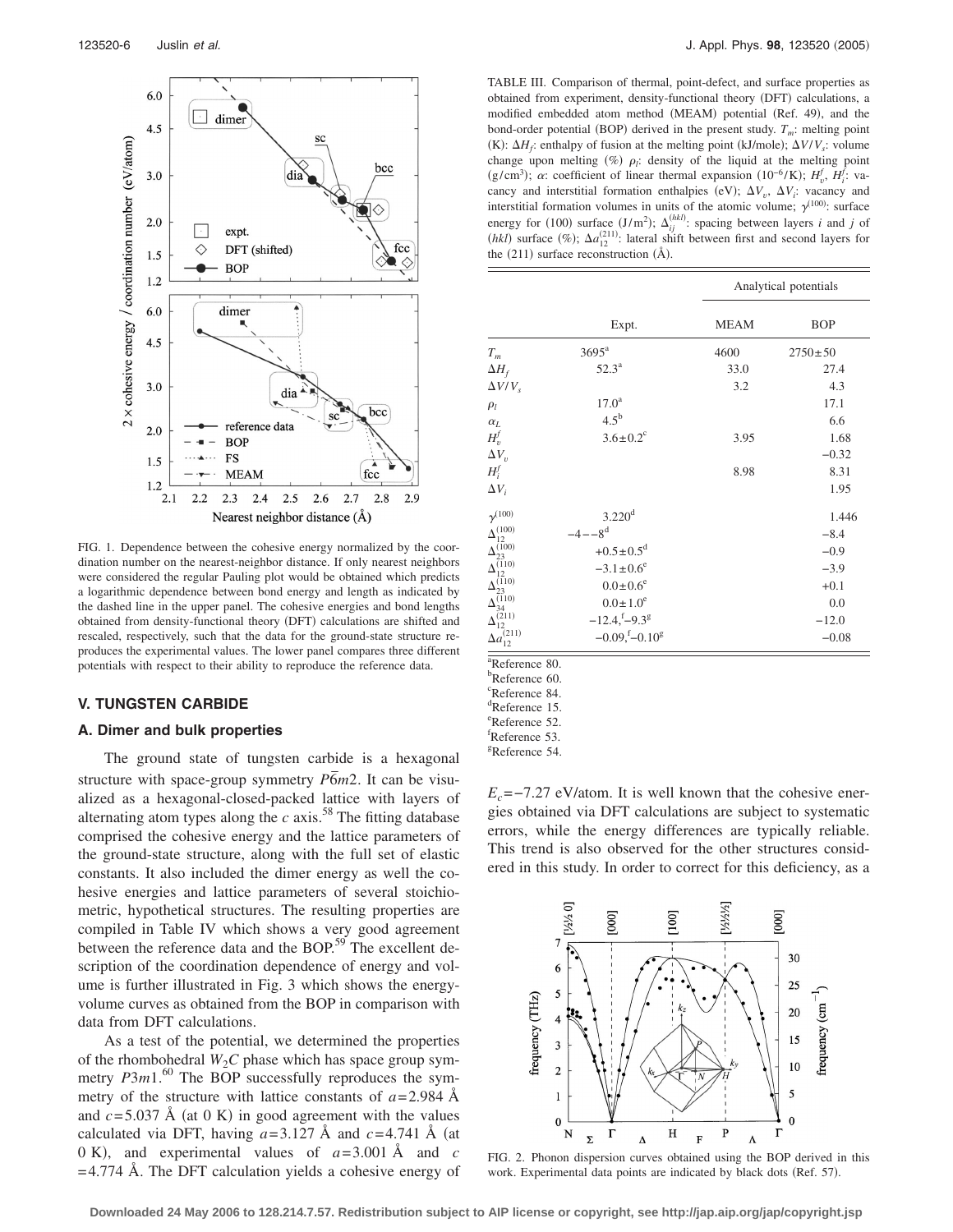TABLE IV. Comparison of properties of the dimer and several existing and hypothetical bulk structures of tungsten-carbide as obtained from experiment, *ab initio* calculations, density-functional theory (DFT) calculations, and from the bond-order potential developed in this work (BOP). Symbols as in Table II unless otherwise noted. *Ec*: cohesive energy per formula unit  $(eV/f.u.);$   $\Delta E$ : energy difference with respect to ground-state structure (eV/f.u.);  $c/a$ : axial ratio of hexagonal tungsten carbide; *V*: volume  $(\AA^3/f.u.); \alpha_L^{a,c}:$  coefficient of linear thermal expansion along the *a* and *c* axes  $(10^{-6}/K).$ 

|                     | Expt.                                                            | Ab initio          | DFT             | <b>BOP</b>    |
|---------------------|------------------------------------------------------------------|--------------------|-----------------|---------------|
| Diamer              |                                                                  |                    |                 |               |
| $E_c$               |                                                                  | $-6.14^a$          | $-4.73,-6.64^b$ | $-6.64$       |
| $r_0$               | 1.713                                                            | $1.759^{a}$        | 1.75            | 1.905         |
| $\omega$            | 983 <sup>c</sup>                                                 | $928^{\mathrm{a}}$ |                 | 1021          |
|                     | Zinc blend ( $F\overline{4}3m$ , no. 216, B3)                    |                    |                 |               |
| $\Delta E$          |                                                                  |                    | 1.87            | 2.12          |
| $\boldsymbol{a}$    |                                                                  |                    | 4.801           | 4.679         |
| B                   |                                                                  |                    | 246             | 511           |
|                     | Wurtzite (P6 <sub>3</sub> mc, no. 186, B4)                       |                    |                 |               |
| $\Delta E$          |                                                                  |                    | 1.83            | 1.01          |
| $\boldsymbol{a}$    |                                                                  |                    | 3.184           | 2.828         |
| c/a                 |                                                                  |                    | 1.928           | 1.822         |
|                     | Rocksalt (Fm3m, no. 225, B1)                                     |                    |                 |               |
| $\Delta E$          |                                                                  |                    | 0.95            | 0.98          |
| $\boldsymbol{a}$    |                                                                  |                    | 4.482           | 4.380         |
| $\cal B$            |                                                                  |                    | 346             | 405           |
|                     | Cesium chloride (Pm $\overline{3}$ m, no. 221, B2)               |                    |                 |               |
| $\Delta E$          |                                                                  |                    | 2.32            | 2.32          |
| $\boldsymbol{a}$    |                                                                  |                    | 2.779           | 2.704         |
| $\boldsymbol{B}$    |                                                                  |                    | 350             | 411           |
|                     | Tungsten carbide (P $\overline{6}$ m2, no. 187, B <sub>h</sub> ) |                    |                 |               |
| $E_c$               | $-16.68$ <sup>d</sup>                                            |                    | $-15.01$        | $-16.68$      |
| $\boldsymbol{a}$    | $2.907^e$                                                        |                    | 2.979           | 2.917         |
| c/a                 | $0.97^e$                                                         |                    | 0.975           | 0.964         |
| $\boldsymbol{V}$    | 20.74                                                            |                    | 22.32           | 20.72         |
| B                   | $44.3^{f}$                                                       |                    | 368             | 443           |
| B'                  |                                                                  |                    | 4.2             | 5.1           |
| $c_{11}$            | 720 <sup>g</sup>                                                 |                    | 651             | 710           |
| $c_{33}$            | 972 <sup>g</sup>                                                 |                    | 887             | 896           |
| $c_{12}$            | $254^{\circ}$                                                    |                    | 183             | 224           |
| $c_{13}$            | $267^g$                                                          |                    | 189             | 305           |
| $\mathcal{C}_{44}$  | $328^g$                                                          |                    |                 | 267           |
| $c_{66}$            | 233 <sup>g</sup>                                                 |                    | 234             | 243           |
| $T_m$               | $3049^{\rm h}$ , $3143^{\rm e}$                                  |                    |                 | $3050 \pm 50$ |
| $\Delta H_m$        |                                                                  |                    |                 | 123           |
| $\Delta V/V_s$      |                                                                  |                    |                 | 16.4          |
| $\mathcal{P}^l$     |                                                                  |                    |                 | 12.9          |
| $\alpha_L^{\alpha}$ | $5.2^e$                                                          |                    |                 | 5.0           |
| $\alpha_I^c$        | $7.3^e$                                                          |                    |                 | 5.2           |

<sup>a</sup>Reference 85.

<sup>b</sup>Shifted such that  $B_h$  ground-state structure agrees with experiment.

Reference 86.

e Reference 60.

 ${}^{f}B = \frac{2}{9}(c_{11} + c_{12} + 2c_{13} + \frac{1}{2}c_{33}).$ 

Reference 87.

h Reference 61.

first approximation one can interpolate between the offsets obtained for W, WC, and C obtained with the same DFT method, which gives *Ec*=−8.43 eV/atom. This value can be used for benchmarking the BOP; the latter predicts a cohe-



FIG. 3. Energy-volume curves at 0 K as obtained with the bond-order potential (BOP) in comparison with data from density-functional theory (DFT) calculations. The cohesive energies and lattice constants calculated via DFT have been shifted and scaled, respectively, to comply with the experimental data for the ground-state  $(B_h)$  structure.

sive energy of  $E_c = -8.00$  eV/atom in very good agreement with the interpolated value. The good agreement of the structural parameters as well as the cohesive energy shows the ability of the BOP to describe structures which are quite different from the ones considered during fitting.

# **B. Thermal properties**

In order to assess the thermodynamic properties of tungsten carbide we adopted the same approach as in Sec. V B. In this case the simulation cell contained 3240 atoms and was equilibrated for up to 0.5 ns. From these simulations we obtained an estimate for the melting point of  $3050 \pm 50$  K which agrees very well with the experimental value of  $3049 \text{ K}$ .<sup>61</sup>

In addition, we performed molecular-dynamics simulations of the isolated phases. Crystalline as well as molten cells containing 784 and 1620 atoms, respectively, were equilibrated for up to 0.2 ns at temperatures between 100 and 3500 K (crystalline phase) and 2500 and 4500 K (molten phase). From these runs a number of thermal properties were determined which are compiled in Table IV. Overall the agreement with the reference data is good.

# **C. Point defects**

Only limited information is available on point defects in hexagonal tungsten carbide. Rempel *et al.* performed positron annihilation spectroscopy experiments.<sup>62</sup> While they identified tungsten as well as carbon vacancies, they found the latter to be formed preferentially.

We calculated the formation enthalpies and volumes for several point-defect configurations in tungsten carbide using the thermodynamics formalism due to Quiang *et al.*<sup>63</sup> adapted for point defects by Zhang and Northrup. $64$  In the following formation enthalpies are reported for an average chemical potential  $[\Delta \mu=0$  in Eq. (2) of Ref. 64]. The BOP gives formation enthalpies of 3.4 and 0.7 eV for the tungsten and carbon vacancies, respectively; the carbon interstitial has a formation enthalpy of 2.7 eV and the tungsten interstitial is energetically highly unfavorable with a formation enthalpy

d Reference 80.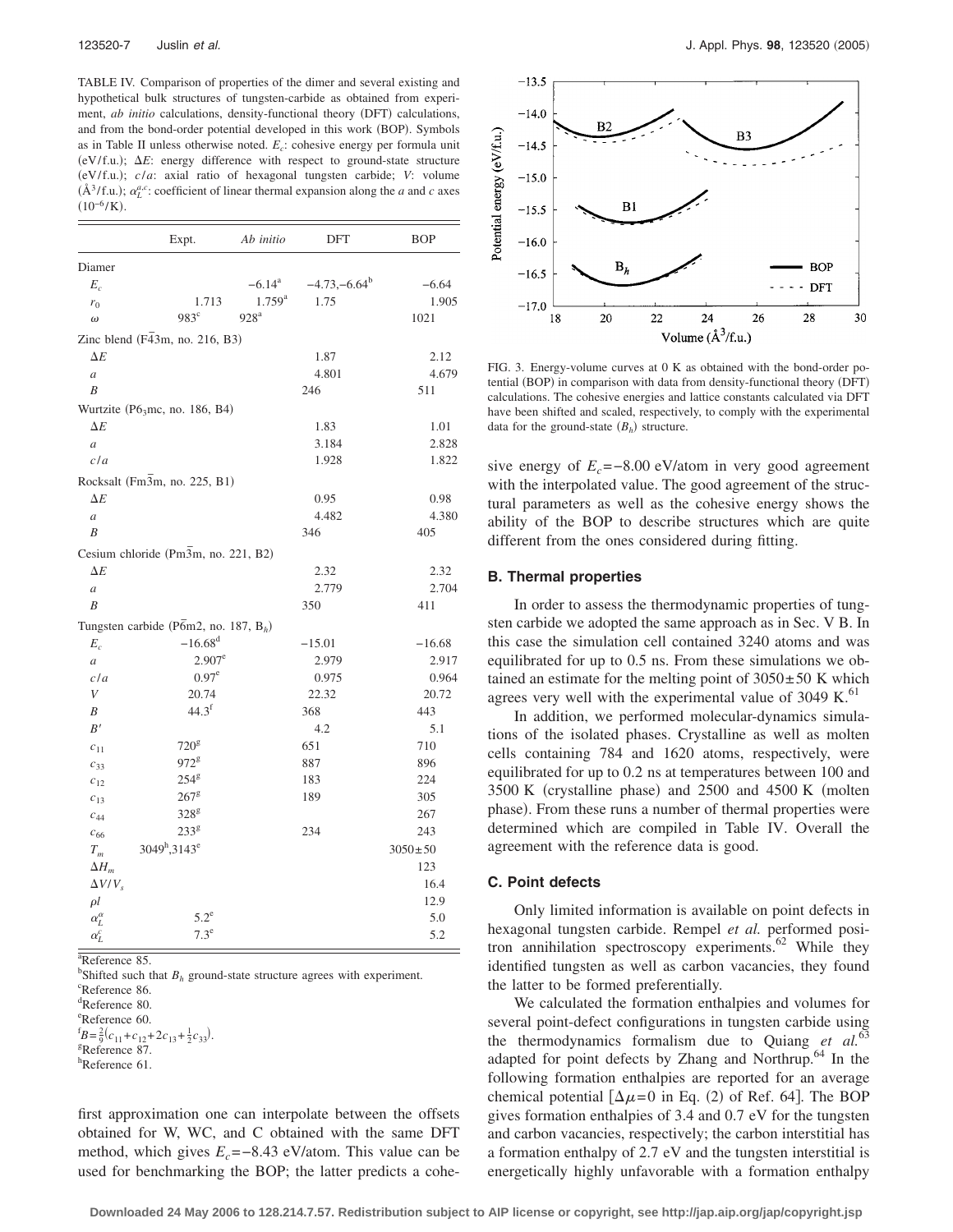

FIG. 4. Carbon interstitial configuration in hexagonal tungsten carbide viewed along the (a)  $[0001]$  and (b)  $[2\overline{110}]$  directions.

of 12.3 eV. Thereby, the BOP correctly reproduces the experimental observation that carbon vacancies are energetically more favorable than tungsten vacancies. Within our model the formation of a carbon vacancy required the breakage of six W–C bonds; in order to form a tungsten vacancy also eight metallic W–W bonds need to be broken, which readily explains the extent of the observed asymmetry in the formation enthalpies.

For both interstitials the BOP predicts ground states in which the surplus atom is located in the carbon plane in one of the channels along the  $[0001]$  axis as illustrated for the carbon interstitial in Fig. 4. The lattice relaxation in the vicinity of the defect is comparable in both cases.

# **D. Surfaces**

Surface energies were calculated for the relaxed but unreconstructed  $(0001)$ ,  $(1\overline{1}00)$ , and  $(2\overline{1}10)$  faces. For the (0001) surface carbon as well as tungsten termination was considered, and for the  $(1\overline{1}00)$  surface we considered the two types of termination described in Ref. 65. The method employed to evaluate the surface energies is explained in Appendix A. The resulting values together with the interlayer relaxation are given in Table V and compared with data from DFT calculations. The agreement of the structural parameters is good, and although the surface energies are consistently underestimated, their ordering is correctly reproduced. Analogous to the case of the vacancies the asymmetry between the C and W terminated surfaces is captured by the BOP in a physically correct manner, since it takes into account the contributions of the covalent W–C bonds as well as the contributions of the metallic W–W bonds.

## **VI. TUNGSTEN HYDROGEN**

Tungsten does not form a bulk hydride, but hydrogen is endothermally soluble in W with an enthalpy of solution of  $1.04 \pm 0.17$  eV (Ref. 66). Furthermore, several tungstenhydrogen molecules have been experimentally observed, and their properties have been studied with Hartree-Fock methods.46,67–71 However, except for the dimer these are only weakly bound. Hence we chose to fit our potential to the  $WH_n$  ( $n \leq 4$ ) molecules with emphasis on the dimer. After the systematic fitting we manually adjusted the parameters *S*,  $\gamma$  as well as the cutoff range to get the solubility energy of H

TABLE V. Surface energies and relaxations of unreconstructed WC surfaces as calculated with the bond-order potential (BOP) developed in this work in comparison with data from density-functional theory (DFT) calculations (Refs. 65 and 73). For nonstoichiometric surfaces the surface energy is given for an intermediate chemical potential  $[\Delta \mu=0$  in Eq. (A1)]. Symbols as in Table III.

|                                        | <b>DFT</b> | <b>BOP</b>                              |
|----------------------------------------|------------|-----------------------------------------|
| $(0001)$ -C surface                    |            |                                         |
| $\gamma_{s}$                           | 6.0        | 6.05                                    |
| $\Delta_{12}$                          | $-22.5$    | $-10.4$                                 |
| $\Delta_{23}$                          | $+5.6$     | $-0.5$                                  |
| $\Delta_{34}$                          | $-2.1$     | $+0.4$                                  |
| $\Delta_{45}$                          | $+0.7$     | $+0.1$                                  |
| $(0001)$ -W surface                    |            |                                         |
| $\gamma_{\scriptscriptstyle S}$        | 3.6        | 2.90                                    |
| $\Delta_{12}$                          | $-4.2$     | $-3.8$                                  |
| $\Delta_{23}$                          | $+2.1$     | $+1.5$                                  |
| $\Delta_{34}$                          | 0.0        | $+0.3$                                  |
| $\Delta_{45}$                          | $+0.7$     | $+0.3$                                  |
| $(1\bar{1}00)$ -C type I surface       |            |                                         |
| $\gamma_{s}$                           | 4.6        | $2.87$ <sup>4</sup> $3.01$ <sup>b</sup> |
| $\Delta_{12}$                          | $-20$      | $-15.4$                                 |
| $\Delta_{23}$                          | c          | $-0.7$                                  |
| $(1100)$ -W type I surface             |            |                                         |
| $\gamma_{s}$                           | 2.7        | $1.72$ <sup>a</sup> $1.58$ <sup>b</sup> |
| $\Delta_{12}$                          | $\rm _c$   | $-4.7$                                  |
| $(1\bar{1}00)$ -C type II surface      |            |                                         |
| $\gamma_{s}$                           | 8.7        | $6.47, ^{a}6.79$ <sup>b</sup>           |
| $\Delta_{12}$                          | $\sim -20$ | $-10.3$                                 |
| $\Delta_{23}$                          | $\rm _c$   | $-1.1$                                  |
| $(1\overline{1}00)$ -W type II surface |            |                                         |
| $\gamma_s$                             | 5.2        | $3.87$ <sup>4</sup> $3.56$ <sup>b</sup> |
| $(2\overline{1}10)$ surface            |            |                                         |
| $\gamma_{s}$                           |            | 2.79                                    |
| $\Delta_{12}$                          |            | $-5.4$                                  |

 $a^{\overline{a}}\alpha = 1.67$  where  $\alpha$  is the ratio of the surface energies of C and W terminated  $(1\overline{1}00)$  surfaces (see Appendix A).

 $^{\circ}$   $\alpha$  = 1.91.

In Ref. 65 all relaxations except for the first interplanar spacing  $(\Delta_{12})$  of C terminated surfaces were found to be at least one order of magnitude smaller than the latter.

in bulk W approximately right, while ensuring that the H impurities occupy tetrahedral interstitial sites as observed experimentally.

The properties of various small molecules as obtained using the BOP are compared in Table VI with *ab initio* data revealing good overall agreement. The ground-state oscillation frequencies agree well with experimental data.<sup>46</sup> No effort was made to describe the true ground-state structure of  $WH<sub>6</sub>$  due its complex structure and several alternative geometries very close in energy.46,70,71 The BOP gives a ground state with  $D_{3h}$  symmetry, the cohesive energy and bond lengths of which are very similar to the results of quantummechanical calculations.

As an additional test, we considered the reconstruction of the hydrogenated (110) surface of tungsten  $[(1 \times 1)$ -H W(110) surface] described in Ref. 52. The structural parameters of this reconstruction are summarized and compared to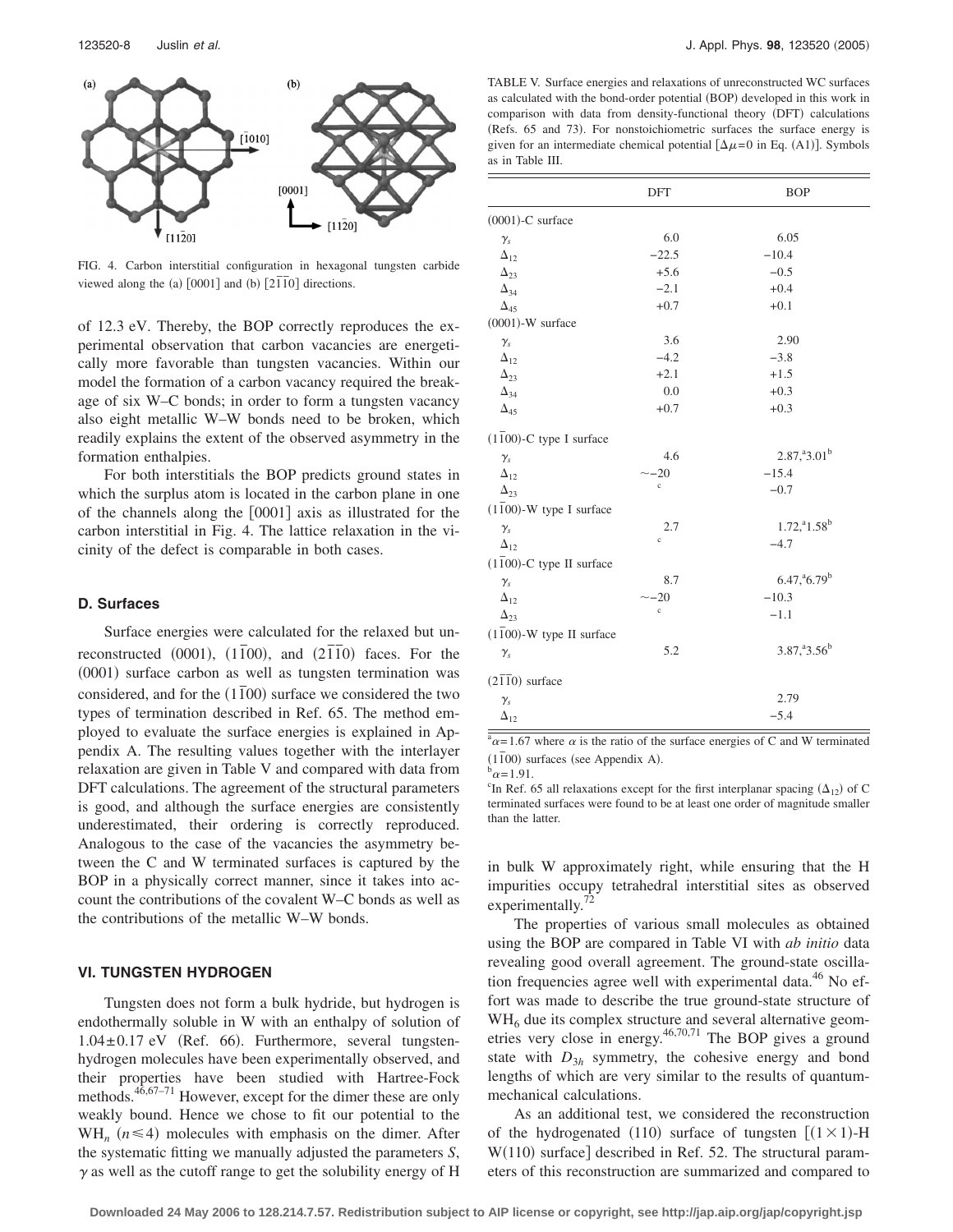TABLE VI. Comparison of properties of several WH*<sup>n</sup>* molecules as obtained from *ab initio* calculations, experiments, density-functional theory (DFT) calculations, and the bond-order potential (BOP) developed in the present work.  $E_c$ : cohesive energy (eV/atom);  $r_0$ ,  $r'_0$ : bond lengths (Å);  $\theta$ ,  $\theta'$ : H-W-H bond angles (deg);  $\omega$ : ground-state oscillation frequency of W-H bond  $(cm<sup>-1</sup>)$ .

|             |                             |                  | <b>DFT</b> |           |            |
|-------------|-----------------------------|------------------|------------|-----------|------------|
|             | Ab initio                   | Expt.<br>Ref. 46 | Ref. 46    | This work | <b>BOP</b> |
| WH          |                             |                  |            |           |            |
| $E_c$       | $-1.345^{\rm a}$            |                  |            | $-1.374$  | $-1.374$   |
| $r_0$       | $1.727^{\rm a}$             | 1.727            | 1.715      | 1.714     | 1.727      |
| $\omega$    | $1897^{\rm a}$              | 1860             | 1915       |           | 1860       |
| $WH_2(C_2)$ |                             |                  |            |           |            |
| $E_c$       |                             |                  |            | $-1.851$  | $-1.820$   |
| $r_0$       | $1.73^{b}$                  |                  | 1.717      | 1.717     | 1.730      |
| $\theta$    | $117.2^b$                   |                  | 112.9      | 112.9     | 112.9      |
| $\omega$    |                             | 1832             | 1928       |           | 1852       |
|             | $WH_3(C_{3v})$              |                  |            |           |            |
| $E_c$       |                             |                  |            | $-2.112$  | $-2.033$   |
| $r_0$       | 1.689 <sup>c</sup>          |                  | 1.716      | 1.716     | 1.733      |
| $\theta$    | $112.8^{\circ}$             |                  | 112.8      | 112.6     | 112.9      |
| $\omega$    |                             | 1895             | 1946       |           | 1846       |
| $WH_4(T_d)$ |                             |                  |            |           |            |
| $E_c$       |                             |                  |            | $-1.937$  | $-2.154$   |
| $r_0$       |                             |                  | 1.712      | 1.715     | 1.736      |
| $\theta$    |                             |                  | 109.5      | 109.5     | 109.5      |
| ω           |                             | 1921             | 1983       |           | 1840       |
|             | $WH_6(C_{3v}, BOP: D_{3h})$ |                  |            |           |            |
| $E_c$       |                             |                  |            | $-2.417$  | $-2.220$   |
| $r_0$       | $1.728$ <sup>d</sup>        |                  | 1.715      | 1.715     | 1.754      |
| $r'_0$      | $1.656^d$                   |                  | 1.674      | 1.674     |            |
| $\theta$    | $116.1^d$                   |                  | 114.7      | 114.7     | 98.5       |
| $\theta'$   | $61.2^{d}$                  |                  | 62.4       | 62.4      |            |
|             | $a_{Doforanao}$ 67          |                  |            |           |            |

Reference 67.

b Reference 68.

<sup>c</sup>Reference 69.

d Reference 71.

data from experiment and DFT calculations in Table VII. The overall agreement is good and our model successfully reproduces the fundamental features of the reconstruction.

Finally, we also derived the diffusivity of H in W. To this

TABLE VII. Comparison of structural parameters of the reconstructed (1)  $\times$  1)-H W(110) surface as obtained from experiment, density-functional theory (DFT) calculations (both from Ref. 52), and using the bond-order potential (BOP). Symbols as in Table III unless otherwise noted.  $d_H$ : separation between hydrogen top layer and the first tungsten layer  $(\hat{A})$ ;  $y_H$ : lateral relaxation of hydrogen atoms  $(A)$ ;  $y_1$ : lateral relaxation of first tungsten layer  $(A)$ . Consult Ref. 52 for the exact definitions of the parameters.

|               | Expt.           | DFT    | <b>BOP</b> |
|---------------|-----------------|--------|------------|
| $\Delta_{12}$ | $-1.7 \pm 0.6$  | $-1.4$ | $-3.2$     |
| $\Delta_{23}$ | $0.0 \pm 0.9$   | $-0.3$ | $+0.1$     |
| $\Delta_{34}$ | $0.0 \pm 0.9$   | $-0.1$ | 0.0        |
| $y_1$         | $0.0 \pm 0.1$   | 0.0    | 0.0        |
| $d_H$         | $1.20 \pm 0.25$ | 1.09   | 1.05       |
| $y_H$         | $0.56 \pm 0.36$ | 0.67   | 0.20       |



FIG. 5. Diffusion data and Arrhenius fit obtained from molecular-dynamics simulations using the BOP developed in the present work in comparison with Arrhenius fit to experimental data (Ref. 66). The shaded area indicates the uncertainty region for the experimentally obtained diffusion parameters.

end, molecular-dynamics simulations were carried out. The simulation box was approximately cubic with a side length of about 38 Å and contained a single hydrogen atom equivalent to a concentration of 0.03%. The temperature of the system was varied between 1000 and 3000 K using the Berendsen thermostat and the Berendsen barostat was employed to maintain a pressure of about 0 kbar. The results of the simulations are plotted in Fig. 5. The data points can be fitted by an Arrhenius law  $(D=D_0 \exp[-E_A/k_B T])$  with  $D_0$  $=(3.1\pm0.6)\times10^{-8}$  m s<sup>-2</sup> and  $E_A=0.34\pm0.03$  eV. The result of the Arrhenius fit is also shown in Fig. 5 together with the fit to experimental data by Frauenfelder<sup>66</sup>  $(D_0=4.1^{+5.0}_{-2.0})$  $\times 10^{-7}$  m s<sup>-2</sup>,  $E_A = 0.39 \pm 0.09$  eV). Thus the activation energy for migration obtained with our model compares very well with experiment; the prefactor deviates from the experimental value, but the agreement is still fair considering the large uncertainty in the experimental data.

# **VII. CONCLUSIONS**

The well established bond-order potential (BOP) scheme has been extended to include second neighbors interactions for pure elements (W) as well as compounds (WC). Thereby it is possible (1) to capture the deviation from the Pauling relation observed for the simple and body-centered-cubic (bcc) structures of tungsten, and (2) to include realistically the contributions of covalent (W-C) as well as metallic W–W- bonds in tungsten carbide.

The extended BOP scheme has been applied to develop potentials for the W–C–H system. The W potential provides a good description of the coordination dependence of structural parameters and cohesive energies. Thermal, point defects as well as surface properties are reasonably described. Overall, the performance of the W bond-order potential is comparable to Finnis-Sinclair<sup>47,48</sup> and modified embedded atom method potentials.49

The structural and elastic properties obtained with the WC potential compare well with experiment and densityfunctional theory calculations. It also yields reasonable agreement with the available reference data for thermal and point-defects properties. It has been, furthermore, shown to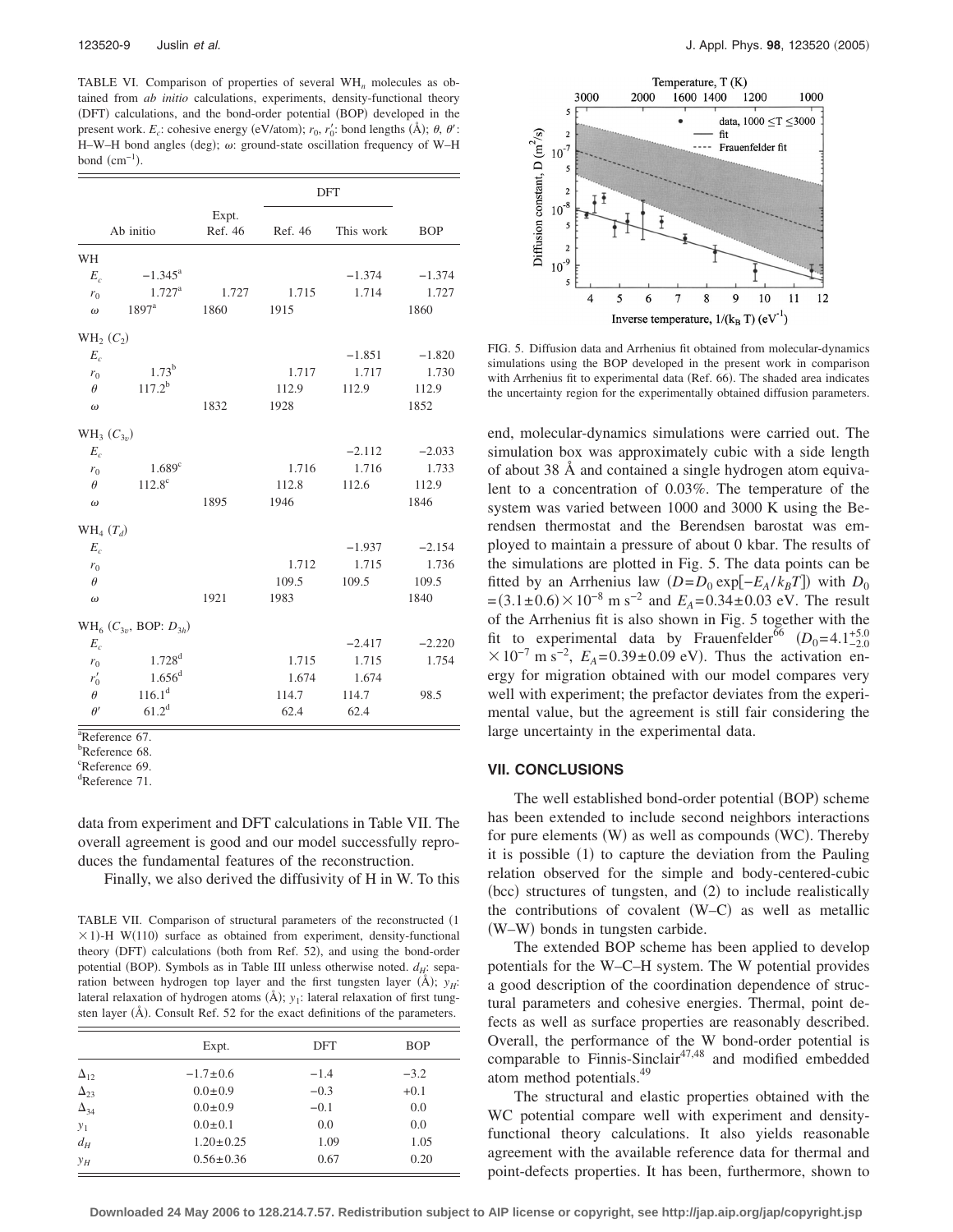be capable of reproducing energies and relaxation of several unreconstructed surfaces. The W–H potential correctly describes the solubility of H in bcc W and yields good agreement with experimental data on diffusion. It also successfully reproduces the energetics and structures of small WH*<sup>n</sup>* molecules. For the C–C, C–H, and H–H interactions, the well tested parameterizations due to Brenner<sup>25</sup> is used. It has been rewritten to comply with the functional form employed in present work which should considerably simplify implementation of the BOP into existing Tersoff routines. Alternatively, the C–C parameter set of Ref. 19 can be employed which is advantageous if the bulk properties of carbon are of interest.

The potentials developed in the present work provide a realistic description of the material over a wide range of coordinations. They are expected to be applicable for simulations of a variety of processes and phenomena in the W–C–H system involving bulk material as well as surfaces. In particular, they are suitable for modeling surface erosion at WC surfaces which is of interest in the context of the deterioration and decomposition of W and WC parts in current and future fusion reactors. Work in these directions is currently under way. Repulsive potentials required to realistically describe the close ion-ion encounters during highenergy collisions are provided in the appendix.

## **ACKNOWLEDGMENTS**

The research was supported by Association EURATOM/ TEKES under the FUSION programme. This joint study was made possible by the support of the Academy of Finland (Project No. 204461) and the German foreign exchange service (DAAD) through a bilateral travel program, and was also partly supported by Academy of Finland under Project No.205729. Grants of computer time from the Center for Scientific Computing in Espoo, Finland are gratefully acknowledged.

# **APPENDIX A: CALCULATION OF SURFACE ENERGIES**

The surface energies of nonstoichiometric surfaces depend on the chemical potential according to<sup>63</sup>

$$
\gamma_{s} = \left[ E_{\text{slab}} - \frac{1}{2} (n_{\text{W}} + n_{\text{C}}) \mu_{\text{WC}}^{\text{bulk}} - \frac{1}{2} (n_{\text{W}} - n_{\text{C}}) \right]
$$

$$
\times (\mu_{\text{W}}^{\text{bulk}} - \mu_{\text{C}}^{\text{bulk}}) - \frac{1}{2} (n_{\text{W}} - n_{\text{C}}) \Delta \mu \right] / 2A, \qquad (A1)
$$

where  $E_{\text{slab}}$  is the total energy of the surface slab,  $n_{\text{W}}$  and  $n_{\text{C}}$ are the numbers of tungsten and carbon atoms, respectively, *A* is the cross-sectional area, and  $\mu_i^{\text{bulk}}$  denotes the chemical potential of phase *i* in its respective standard state. The variation of the surface energy with chemical potential is expressed by the last term which is subject to the constraint  $\Delta H_f^{WC}$  ≤  $\Delta \mu$  ≤  $-\Delta H_f^{W_2C}$  where  $\Delta H_f^i$  is the formation enthalpy of phase  $i$  (Ref. 73). Using Eq.  $(A1)$  one can directly calculate the surface energies for the  $(0001)$  and  $(2\overline{11}0)$  surfaces.

The situation is more involved for the  $(1\bar{1}00)$  surface for which each termination  $(C, W)$  can occur in two different types as discussed in Ref. 65. Therefore, in any slab geometry two different surfaces are present. If stoichiometry is required, the possible combinations are  $(1\overline{1}00)$ -C-I+ $(1\overline{1}00)$  $-W-I$  (setup *A*) and (1<sup>1</sup><sup>0</sup>0)-C-II+(1<sup>1</sup><sup>0</sup><sup>0</sup>)-W-II (setup *B*). The authors of Ref. 65 used these two setups to compute the *sums* of the respective surface energies. They then separated the individual contributions by assuming the ratio  $\alpha$  between the surface energies of the carbon- and tungsten-terminated surfaces to be the same as for the (0001) surfaces for which they took the data from Ref. 73 assuming  $\Delta \mu = 0$ . In the following we demonstrate that within the same approximation by using one additional geometry one can derive the ratio  $\alpha$  from calculations for  $(1\bar{1}00)$  surfaces only.

In addition to the two geometries mentioned above one can construct nonstoichiometric slabs with pure C or W terminations for which one side of the slab is of type I (setup  $C$ ) and the other one of type II (setup  $D$ ). Using  $(A1)$  one can again compute the respective surface energies. Thus, we obtain four different sums of surface energies the relation between which can be expressed by a set of linear equations

$$
\begin{pmatrix}\n1 & 1 & 0 & 0 \\
0 & 0 & 1 & 1 \\
1 & 0 & 1 & 0 \\
0 & 1 & 0 & 1\n\end{pmatrix}\n\cdot\n\begin{pmatrix}\n\gamma_s^{(1\bar{1}00)-C-I} \\
\gamma_s^{(1\bar{1}00)-W-I} \\
\gamma_s^{(1\bar{1}00)-C-II} \\
\gamma_s^{(1\bar{1}00)-W-II}\n\end{pmatrix}\n=\n\begin{pmatrix}\n\gamma_A \\
\gamma_B \\
\gamma_C \\
\gamma_D\n\end{pmatrix},
$$
\n(A2)

where  $\gamma_s^i$  denotes the surface energy of surface *i* and  $\gamma_j$  the sum of surface energies obtained for setup *j*. Since this set of equations is linearly dependent one additional constraint is required. One can also exploit the relation between the sums to check the fidelity of a set of calculations since  $\gamma_A + \gamma_B$  $=\gamma_{C} + \gamma_{D}$ ). Following the discussion above one can assume  $\gamma_{s}$  $\frac{(1100)-C-1}{s}$ / $\gamma_s$  $\gamma_s^{(1\bar{1}00)-W-I} \equiv \gamma_s^{(1\bar{1}00)-W-I}$  $\frac{(1100)}{s}$ -C-II<sub>/</sub> $\gamma_s^($  $\lim_{\alpha \to 0} \frac{\alpha}{\alpha}$  one can assume (A2) can be easily solved yielding an expression for  $\alpha$  in terms of  $\gamma_A$ ,  $\gamma_B$ , and  $\gamma_C$ ,

$$
\alpha = \frac{\gamma_C}{\gamma_A + \gamma_B + \gamma_C},
$$

and the individual surface energies can be computed from the following relations:

$$
\gamma_s^{(1\bar{1}00)-C-I} = \gamma_C/(1 + \gamma_B/\gamma_A),
$$
  

$$
\gamma_s^{(1\bar{1}00)-W-I} = \gamma_s^{(1\bar{1}00)-C-I}/\alpha,
$$
  

$$
\gamma_s^{(1\bar{1}00)-C-II} = \gamma_C/(1 + \gamma_A/\gamma_B),
$$
  

$$
\gamma_s^{(1\bar{1}00)-W-II} = \gamma_s^{(1\bar{1}00)-C-II}/\alpha.
$$

Using the values for  $\gamma_i$  calculated with the BOP and setting  $\Delta \mu$ =0 we obtain a ratio of  $\alpha$ =1.91 to be compared with a value of  $\alpha$ =1.67 derived from the data in Ref. 73 and a value of  $\alpha$ =2.09 obtained from the BOP data for the (0001) surface. In Table V the surface energies are given for  $\alpha = 1.67$ and  $\alpha$ =1.91 which shows the small difference to be sufficient to change the energetic ordering of the surfaces. For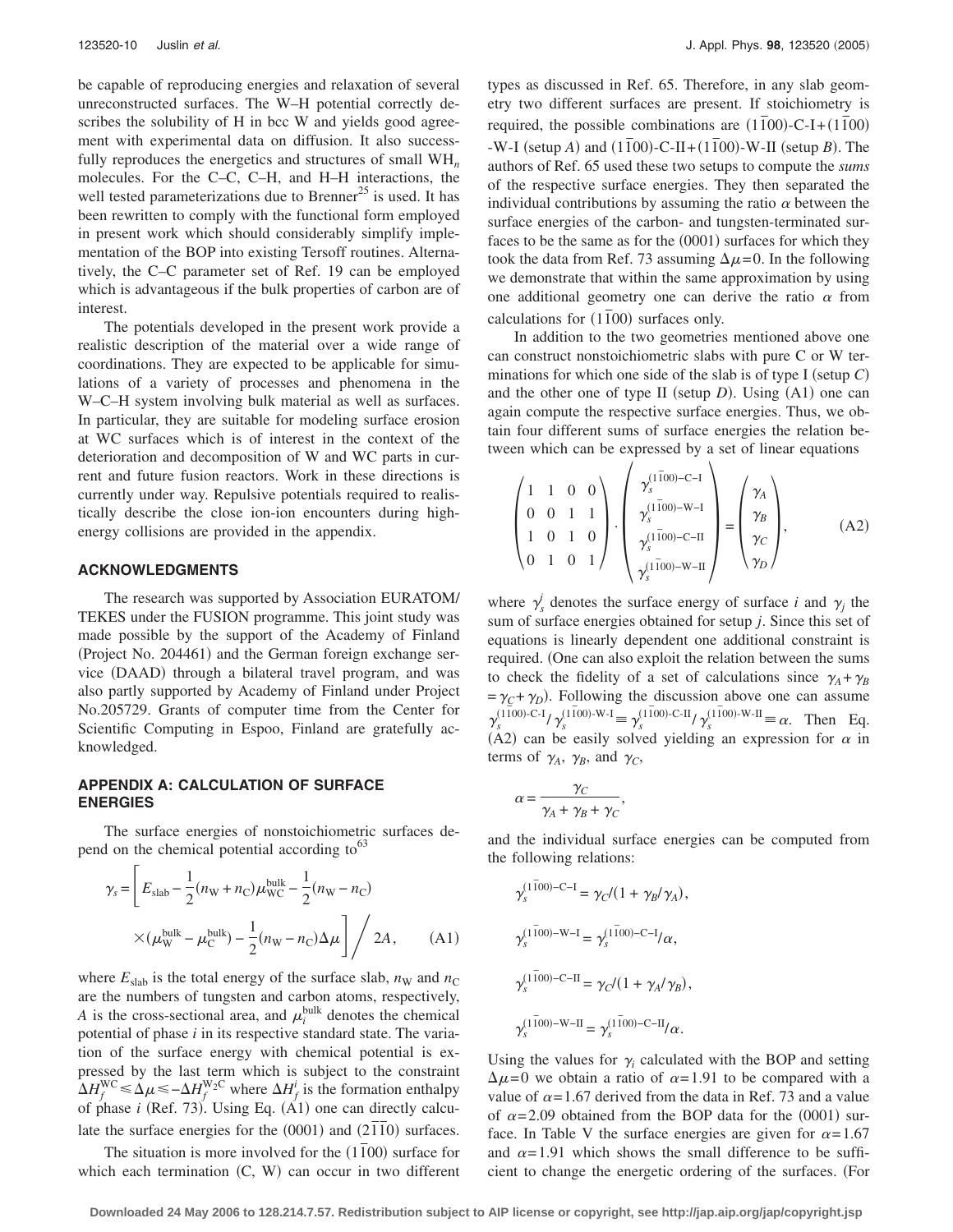TABLE VIII. Parameters for repulsive potentials.

|                     | W-W |     | W–C W–H C–C C–H H–H |     |     |      |
|---------------------|-----|-----|---------------------|-----|-----|------|
| $r_f(A)$            | 1.3 | 1.2 | 0.5                 | 0.6 | 0.5 | 0.35 |
| $b_f(1/\text{\AA})$ | 12  |     |                     | 8   | 10  |      |

 $\alpha$ =2.09 the values vary slightly from the case  $\alpha$ =1.91 but the energetic ordering remains unaltered.)

In summary, we have shown that one can obtain a consistent set of individual surface energies for the  $(1\bar{1}00)$  face without invoking data for surfaces of a different orientation. The results indicate that the energetic ordering of the various surfaces can depend quite sensitively on the ratio  $\alpha$ .

# **APPENDIX B: MODIFICATION OF THE REPULSIVE POTENTIAL**

To this end, we first derive an accurate repulsive pair potential *V*DFT for a dimer employing a density-functional theory method.<sup>74</sup> We then construct a modified repulsive potential,  $V_{\text{mod}}^R$ , using

$$
V_{\text{mod}}^{R}(r) = V^{\text{DFT}}(r)[1 - F(r)] + V^{R}(r)F(r),
$$

where  $V^R$  is the potential for states close to equilibrium described in the main text, and the Fermi function

$$
F(r) = \frac{1}{1 + \exp[-b_f(r - r_f)]}.
$$

The value of the constants  $b_f$  and  $r_f$  are chosen such that the potential is essentially unmodified at the equilibrium and longer bonding distances, and that a smooth fit at short separations with no spurious minima is achieved for all realistic coordination numbers. Using this approach we obtained the parameters given in Table VIII. These same values also give smooth fits to the Ziegler-Biersack-Littmark universal repulsive potential.<sup>75</sup>

- <sup>1</sup>International Tungsten Industry Association (ITIA)  $(ITIA)$ , http:// www.itia.org.uk/.
- 2 J. P. Hirvonen, J. Koskinen, A. Anttila, D. Stone, and C. Paszkiet, Mater. Sci. Eng. **90**, 343 (1987).
- D. R. McIntyre, G. T. Burstein, and A. Vosen, J. Power Sources **107**, 67  $(2002).$
- . <sup>4</sup> A. Mobius and K. Wiesener, Ber. Bunsenges. Phys. Chem. **94**, 1039  $(1990)$ .<br> $5<sub>L</sub>$  D E
- <sup>5</sup>J. D. Fitzgerald, Y. Chen, and M. J. Conway, Appl. Phys. A: Mater. Sci. Process. **A76**, 107 (2003).
- <sup>6</sup>ITER Physics Basis Editors, ITER Physics Expert Group Chairs and Co-Chairs, and ITER Joint Central Team and Physics Integration Unit, Nucl. Fusion **39**, 2137 (1999).
- <sup>7</sup>J. Küppers, Surf. Sci. Rep. **22**, 249 (1995).
- E. Salonen, K. Nordlund, J. Keinonen, and C. H. Wu, Phys. Rev. B **63**,  $^{195415}$  (2001).
- W. M. Wang, J. Roth, S. Lindig, and C. H. Wu, J. Nucl. Mater. **299**, 124  $(2001)$ .
- <sup>10</sup>D. P. Coster, X. Bonnin, B. Braams, D. Reiter, R. Schneider, and the ASDEX Upgrade Team, Phys. Scr., T T108, 7 (2004).
- <sup>11</sup>M. S. Daw and M. I. Baskes, Phys. Rev. B **29**, 6443 (1984). <sup>11</sup>M. S. Daw and M. I. Baskes, Phys. Rev. B **29**, 6443 (1984).<br><sup>12</sup>M. Finnis and J. Sinclair, Philos. Mag. A **50**, 45 (1984).
- <sup>12</sup>M. Finnis and J. Sinclair, Philos. Mag. A **50**, 45 (1984).<br><sup>13</sup>J. Moriarty, Phys. Rev. B **42**, 1609 (1990).
- <sup>13</sup>J. Moriarty, Phys. Rev. B **42**, 1609 (1990).<br><sup>14</sup>A. Carlsson, Phys. Rev. B **44**, 6590 (1991).

<sup>16</sup>J. Tersoff, Phys. Rev. B **39**, 5566 (1989).

- 
- <sup>14</sup>A. Carlsson, Phys. Rev. B 44, 6590 (1991).<br><sup>15</sup>W. Xu and J. B. Adams, Surf. Sci. **301**, 371 (1994), and references therein.
- <sup>19</sup>P. Erhart and K. Albe, Phys. Rev. B **71**, 035211 (2005). 20J. Li, D. Liao, S. Yip, R. Najafabadi, and L. Ecker, J. Appl. Phys. **93**, 9072
- $(2003).$ 21K. A. Albe, K. Nordlund, and R. S. Averback, Phys. Rev. B **65**, 195124  $(2002).$

17H. Huang, N. Ghoniem, and J. Wong, Modell. Simul. Mater. Sci. Eng. **3**,

18R. Devanathan, T. D. de la Rubia, and W. Weber, J. Nucl. Mater. **253**, 47

- <sup>22</sup>D. W. Brenner, Phys. Rev. Lett. **63**, 1022 (1989).
- 23A. R. Leach, *Molecular Modelling: Principles and Applications*, 2nd ed. (Pearson Education, Harlow, England, 2001).
- <sup>24</sup>J. Tersoff, Phys. Rev. Lett. **61**, 2879 (1988).

615 (1995).

 $(1998).$ 

- <sup>25</sup>D. W. Brenner, Phys. Rev. B **42**, 9458 (1990); **46**, 1948 (1992).
- 26D. W. Brenner, O. A. Shenderova, J. A. Harrison, S. J. Stuart, and S. B. Sinnott, J. Phys.: Condens. Matter 14, 783 (2002).
- $^{27}$ J. N. Glosli and F. H. Ree, J. Chem. Phys. **110**, 441 (1999).
- 28E. Salonen, K. Nordlund, J. Keinonen, and C. H. Wu, Phys. Rev. B **63**, 195415 (2001).
- 29M. Kerford and R. P. Webb, Nucl. Instrum. Methods Phys. Res. B **140**, 44  $(2001).$
- $30$ N. A. Marks, N. C. Cooper, D. R. McKenzie, D. G. McCulloch, P. Bath, and S. P. Russo, Phys. Rev. B 65, 075411 (2002).
- 31D. Humbird and D. B. Graves, Plasma Sources Sci. Technol. **13**, 548  $(2004).$
- 32B. Ni, K.-H. Lee, and S. B. Sinnott, J. Phys.: Condens. Matter **16**, 7261  $(2004).$
- 33J. Che, T. Cagin, and W. A. Goddard III, Theor. Chem. Acc. **102**, 346  $(1999).$
- 34S. J. Stuart, A. B. Tutein, and J. A. Harrison, J. Chem. Phys. **112**, 6472  $(2000).$
- <sup>35</sup>D. G. Pettifor and I. I. Oleinik, Phys. Rev. B **59**, 8487 (1999).
- <sup>36</sup>I. I. Oleinik and D. G. Pettifor, Phys. Rev. B **59**, 8500 (1999).
- <sup>37</sup>A. C. T. van Duin, S. Dasgupta, F. Lorant, and W. A. Goddard III, J. Phys. Chem. A 105, 9396 (2001).
- 38K. Albe, K. Nordlund, J. Nord, and A. Kuronen, Phys. Rev. B **66**, 035205  $(2002).$
- 39J. Nord, K. Albe, P. Erhart, and K. Nordlund, J. Phys.: Condens. Matter 15, 5649 (2003).
- <sup>40</sup>CASTEP Users Guide (Accelrys, San Diego, CA, 2001).
- 41V. Milman, B. Winkler, J. A. White, C. J. Pickard, M. C. Payne, E. V. Akhmatskaya, and R. H. Nobes, Int. J. Quantum Chem. 77, 895 (2000).
- <sup>42</sup>A. D. Becke, Phys. Rev. A **38**, 3098 (1988).
- <sup>43</sup>J. P. Perdew and Y. Wang, Phys. Rev. B **45**, 13244 (1992).
- <sup>44</sup>N. Troullier and J. L. Martins, Phys. Rev. B **43**, 1993 (1991).
- <sup>45</sup>M. J. Frisch et al., computer code GAUSSIAN 98 (Gaussian Inc., Pittsburgh, PA, 2001).
- <sup>46</sup>X. Wang and L. Andrews, J. Phys. Chem. A **106**, 6720 (2002).
- <sup>47</sup>M. W. Finnis and J. E. Sinclair, Philos. Mag. A **50**, 45 (1984).
- <sup>48</sup>G. J. Ackland and R. Thetford, Philos. Mag. A 56, 15 (1987).
- 49B.-J. Lee, M. I. Baskes, H. Kim, and Y. K. Cho, Phys. Rev. B **64**, 184102  $(2001).$
- 50F. Ercolessi, O. Tomagnini, S. Iarlori, and E. Tosatti, in *Nanosources and Manipulation of Atoms Under High Fields and Temperatures: Applica*tions, edited by V. T. Binh (Kluwer, Dordrecht, 1993), pp. 185-205.
- 51H. J. C. Berendsen, J. P. M. Postma, W. F. Gunsteren, A. D. Nola, and J. R. Haak, J. Chem. Phys. 81, 3684 (1984).
- 52M. Arnold, G. Hupfauer, P. Bayer, L. Hammer, K. Heinz, B. Kohler, and M. Scheffler, Surf. Sci. 382, 288 (1997).
- <sup>53</sup>H. L. Davis and G. C. Wang, Bull. Am. Phys. Soc. **29**, 221 (1984).
- <sup>54</sup>O. Grizzi, M. Shi, H. Bu, J. W. Rabalais, and P. Hochmann, Phys. Rev. B 40, 10127 (1989).
- $55$ W. Xu and J. B. Adams, Surf. Sci. 319, 45 (1994), and references therein.
- <sup>56</sup>D. C. Wallace, *Thermodynamics of Crystals* (Dover, Mineola, NY, 1998).
- <sup>57</sup>A. Larose and B. N. Brockhouse, Can. J. Phys. **54**, 1819 (1976).
- <sup>58</sup>R. Wyckoff, *Crystal Structures*, 2nd ed. (Interscience, New York, 1963).
- 59A preliminary W–C parameter set was presented in Ref. 76. This parametrization was comparable in quality to the current one except that it had very low defect formation energies, leading to artefacts in the melting behavior. Hence the current parameter set should be preferred.

123520-11 Juslin *et al.* J. Appl. Phys. **98**, 123520 -2005